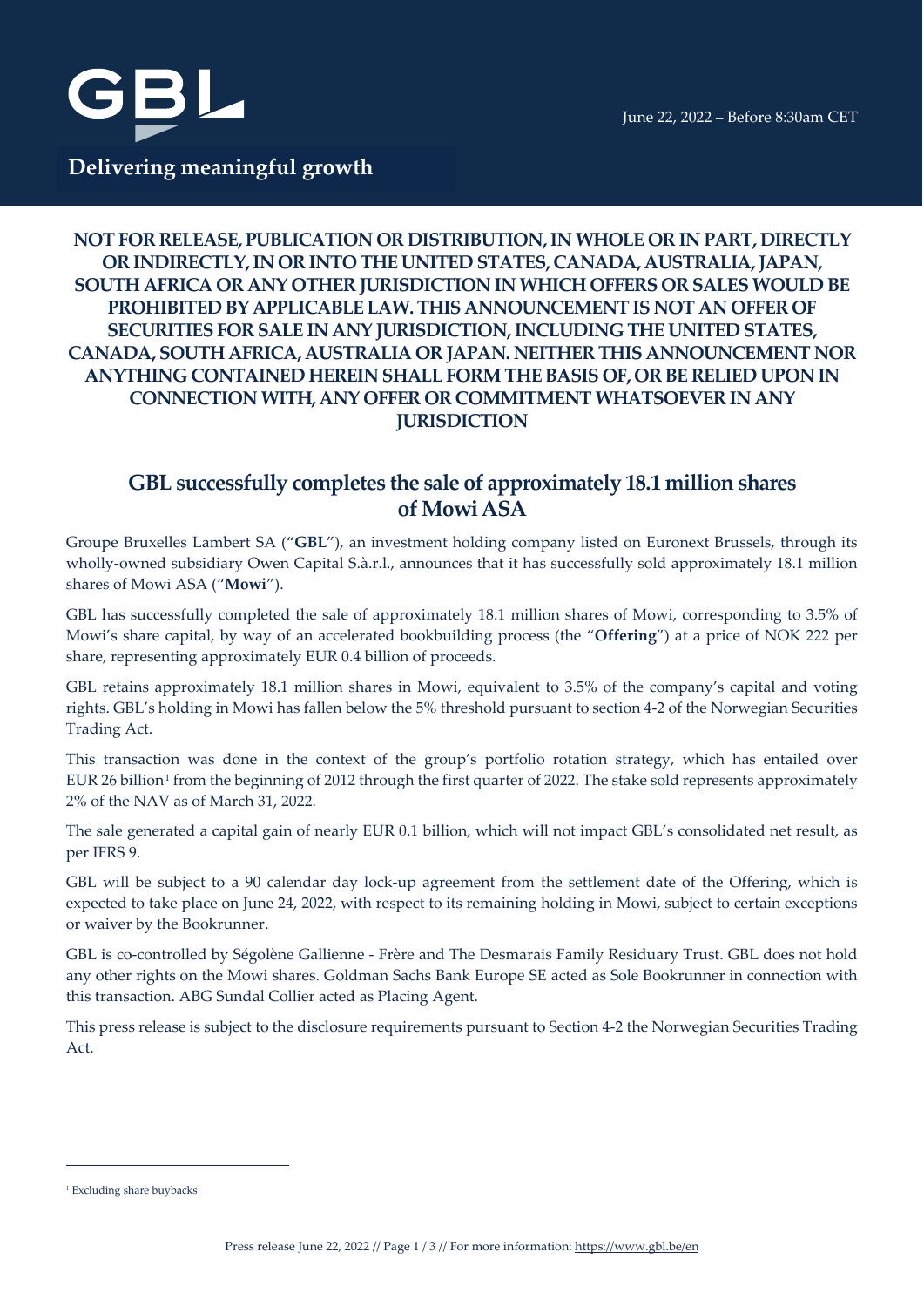

For more information, please contact:

Tel: +32 2 289 17 72 Tel: +32 2 289 17 64 [xlikin@gbl.be](mailto:xlikin@gbl.be) [adonohoe@gbl.be](mailto:adonohoe@gbl.be)

### **Xavier Likin Alison Donohoe**

Chief Financial Officer **Head of Investor Relations** 

# **About Groupe Bruxelles Lambert**

Groupe Bruxelles Lambert ("GBL") is an established investment holding company, with over sixty years of stock exchange listing, a net asset value of EUR 21.3 billion and a market capitalization of EUR 14.7 billion at the end of March 2022. GBL is a leading investor in Europe, focused on long-term value creation and relying on a stable and supportive family shareholder base. GBL is both a responsible company and investor and perceives ESG factors as being inextricably linked to value creation.

GBL strives to maintain a diversified high-quality portfolio of listed and private assets as well as alternative investments (through Sienna Investment Managers, the group's alternative investment platform), composed of global companies that are leaders in their sector, to which it can contribute to value creation by being an active professional investor.

GBL is focused on *delivering meaningful growth* by providing attractive returns to its shareholders through a combination of growth in its net asset value, a sustainable dividend and share buybacks.

GBL is listed on Euronext Brussels (Ticker: GBLB BB; ISIN code: BE0003797140) and is included in the BEL20 index.

### **CAUTIONARY STATEMENT REGARDING FORWARD-LOOKING INFORMATION**

This release may contain certain forward-looking statements relating to the group's future business, development and economic performance. Such statements may be subject to a number of risks, uncertainties and other important factors, such as but not limited to force majeure, competitive pressures, legislative and regulatory developments, global, macroeconomic and political trends, the group's ability to attract and retain the employees that are necessary to generate revenues and to manage its businesses, fluctuations in currency exchange rates and general financial market conditions, changes in accounting standards or policies, delay or inability in obtaining approvals from authorities, technical developments, litigation or adverse publicity and news coverage, each of which could cause actual development and results to differ materially from the statements made in this release. GBL assumes no obligation to update or alter forward-looking statements whether as a result of new information, future events or otherwise.

### **IMPORTANT REGULATORY NOTICE**

This announcement is not for publication, distribution or release, directly or indirectly, in or into the United States of America (including its territories and possessions, any state of the United States of America and the District of Columbia), Canada, South Africa, Australia or Japan or any other jurisdiction where such an announcement would be unlawful. The distribution of this announcement may be restricted by law in certain jurisdictions and persons into whose possession this document or other information referred to herein comes should inform themselves about and observe any such restriction. Any failure to comply with these restrictions may constitute a violation of the securities laws of any such jurisdiction.

The securities referred to herein have been and will be offered only to qualified institutional buyers in reliance on Section (4)(a)(1½) of the U.S. Securities Act of 1933, and to non-U.S. persons outside the United States pursuant to Regulation S under the Securities Act, subject to prevailing market and other conditions. There is no assurance that